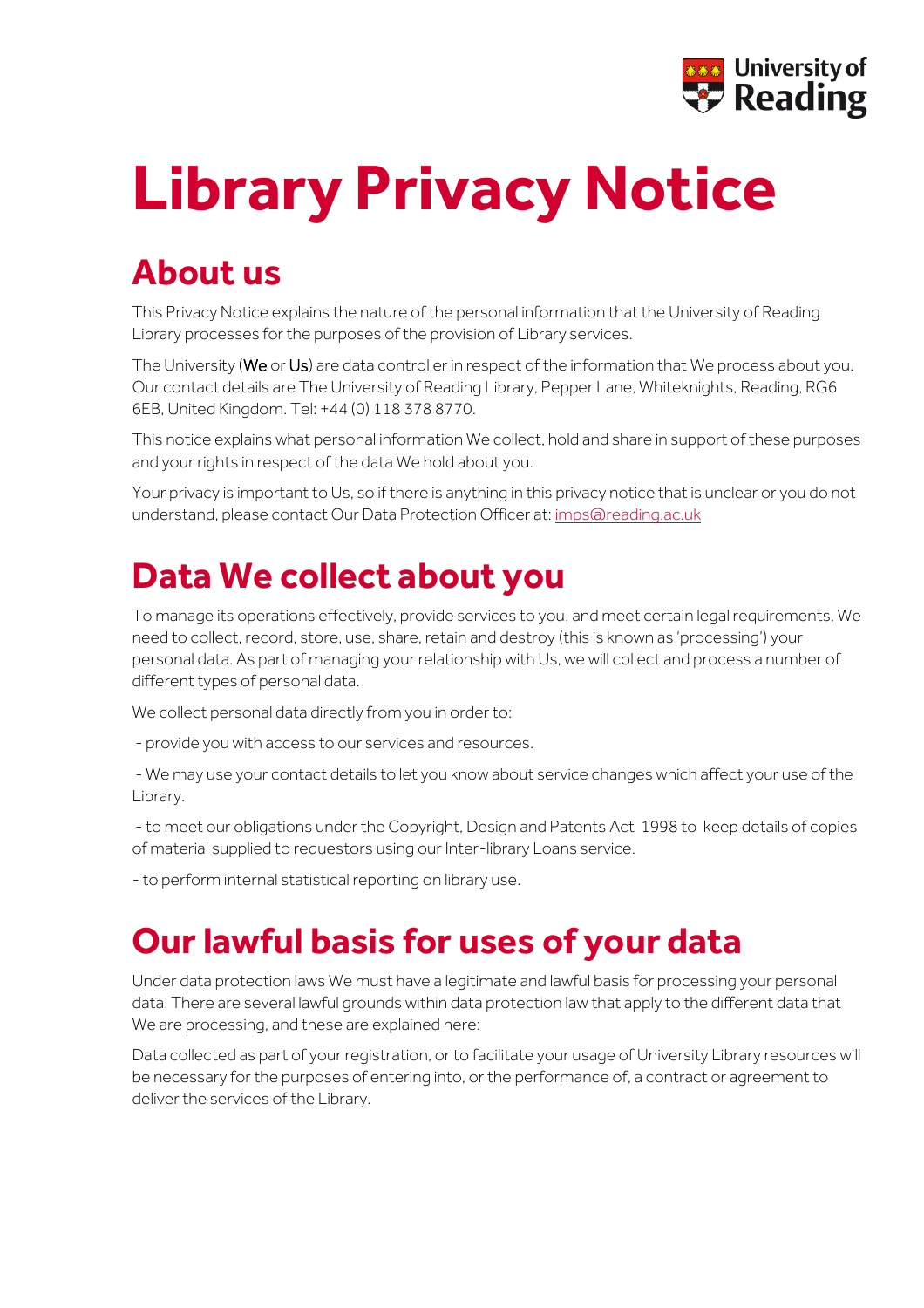#### **Who We share your data with**

We may be required to share limited personal information relating to library resources usage with the Copyright Licensing Authority (CLA) as part of our statutory obligations. This will only be shared where requested and for the legitimate limited purposes of the CLA.

We do not supply your data to third parties outside the University of Reading without your explicit consent unless required by law.

## **Retention of your data**

We keep your personal data for the period you are registered as a user of Library services and in line with our Library records retention schedule. There will be a short period after the end of your registration before your data is deleted in both electronic and paper format. Normally this will be no more than 3 months.

Details of your transactions using the Library System will be anonymised and used for internal reporting purposes and kept indefinitely.

If there are outstanding issues with your account, e.g. un-returned loans, the data will be deleted when these issues are resolved.

By law under the Copyright, Design and Patents Act 1998 we are required to keep details of copies of material supplied to requestors using our Inter-library Loans service for seven years. For online requests this information is held on a secure file accessible only by University staff and will be deleted once seven years have elapsed.

All paper request forms are held for seven years; all loan collection forms are held for one year in a secure office. All forms are disposed of using the University of Reading's secure confidential waste system.

Data from paper Library Visitor forms will be stored electronically, and the paper forms will be disposed of within 1 month of your visit. We will keep details of all Library visitors in electronic form for one calendar year, after which all data will be anonymised and used for statistical purposes indefinitely.

## **How We protect your data**

Your personal information is stored securely within the University and our staff are trained about the secure handling of personal information. We may also use third party providers to deliver our services, such as externally hosted database, software or cloud providers. Where we do this, We have measures and terms in place with those providers to ensure that they also protect your data.

# **Keeping your information up to date**

The accuracy of your information is important to us. You can update your information, including your address and contact details, at any time by contacting [library@reading.ac.uk.](mailto:library@reading.ac.uk)

# **Your rights**

Under data protection law you have the right to:

- Withdraw your consent where that is the legal basis of our processing
- Access your personal data that We process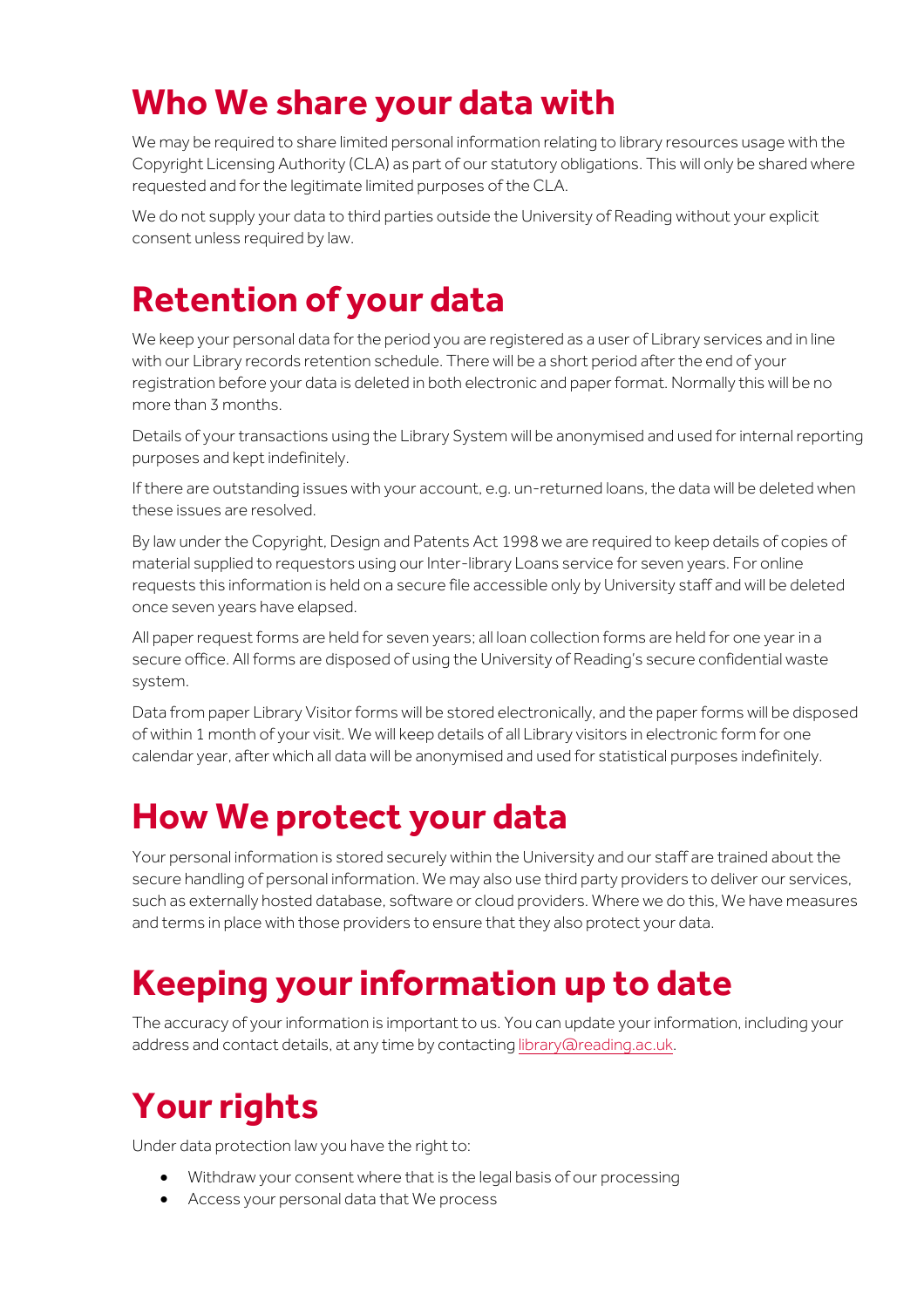- Rectify inaccuracies in personal data that We hold about you
- Be erased, that is your details to be removed from systems that We use to process your personal data
- Restrict the processing in certain ways
- Obtain a copy of your data in a commonly used electronic form; and
- Object to certain processing of your personal data by us

Please see th[e ICO website](https://ico.org.uk/for-organisations/guide-to-data-protection/guide-to-the-general-data-protection-regulation-gdpr/individual-rights/) for further information on these rights.

If you would like to exercise your rights, or have any concerns regarding how We have handled your personal information, please contact our Data Protection Office at [imps@reading.ac.uk.](mailto:imps@reading.ac.uk)

Some rights are dependent on the lawful basis for processing your information. If We have legitimate grounds to not carry out your wishes, these will be explained to you in response to your request.

You also have the right t[o complain](https://ico.org.uk/make-a-complaint/) to the Information Commissioner's Office.

## **Questions about this Notice**

If there is anything in this notice that you are unclear about, please contact our Data Protection Officer, who shall be happy to answer any queries you may have concerning this privacy notice or the way in which We process your personal data.

By mail: University of Reading Information Management & Policy Services Whiteknights House Shinfield Road Whiteknights Reading RG6 6UR UK By email[: imps@reading.ac.uk](mailto:imps@reading.ac.uk) By phone: 0118 378 8981

[Complaints](https://ico.org.uk/make-a-complaint/) can be referred to the Information Commissioner's Office, the independent body who oversee Data Protection compliance in the UK.

#### **Changes to this Notice**

We keep our privacy notice under regular review to ensure best practice and compliance with the law. This privacy notice was last updated on 11/04/2022.

We may change this privacy notice from time to time. If We make significant changes in the way We treat your personal information We will make this clear on our website and may seek to notify you directly.